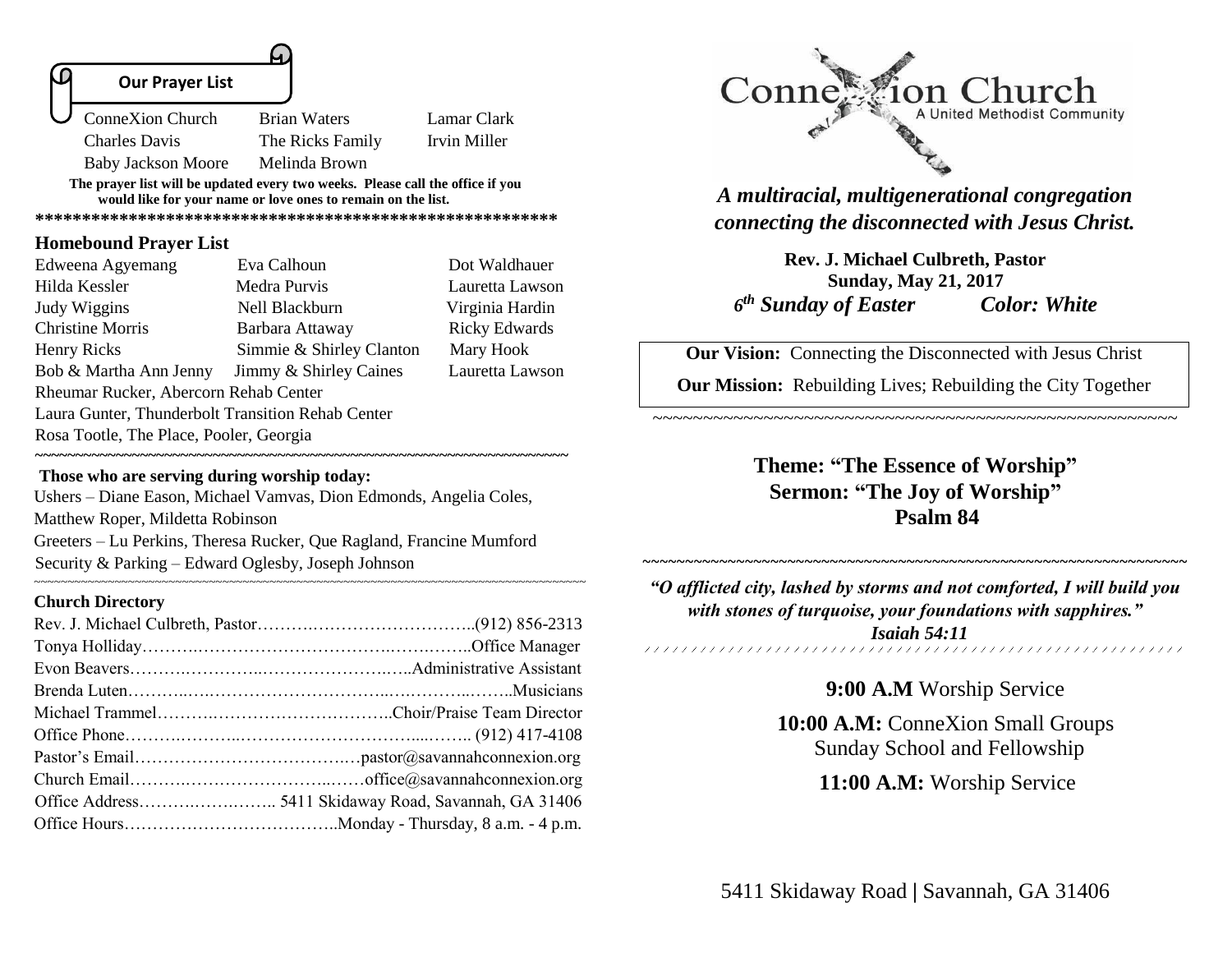| Tithes and Offering                             |  |  |
|-------------------------------------------------|--|--|
| Attendance 9 a.m. service42  11 a.m. service114 |  |  |
|                                                 |  |  |
|                                                 |  |  |

## **ConneXion Church Meeting Schedule**

**UMW Qtrly Meeting Sunday, May 21 After service** ConneXion UMW will meet after service today for their quarterly joint meeting and a salad lunch in the fellowship hall.

Tuesday, May 23  $10:00$  a.m. **Bible Study** Tuesday Morning community Bible study group will meet in the library.

Tuesday, May 23 5:00 p.m. **Bible Study** ConneXion Seniors Bible study in the fellowship hall. Everyone is welcome.

6:30 p.m. **Ushers** Tuesday, May 23 The ushers will meet in the library. Please plan to attend.

12 Noon **Noonday Prayer Wednesday, May 24** Come and pray with us. There is power in prayer.

**Wednesday, May 24**  $2:00$  p.m. **Azalealand Nursing Home** Connexion Seniors visit to the nursing home. Everyone is welcome.

Thursday, May 25  $6:30$  p.m. **Bible Study** Churchwide Bible study. Everyone is encouraged to attend.

Thursday, May 25 6:30 p.m. **Finance Team** Finance team will meet in the library.

Saturday, May 27  $10a.m.$ **UMW Circle** A meeting of anyone interested in the Saturday morning UMW Circle will be held at 10:00 a.m. in the library. Looking forward to seeing everyone.

**Worship Opportunities**  $1<sup>st</sup>$  Service begins at 9:00 a.m.  $2<sup>nd</sup>$  Service begins at 11:00 am. ConneXion Time at 10:00 a.m. Connecting the disconnected, rebuilding lives, and rebuilding the city.



Welcome! Let us worship the Lord in the beauty of His holiness. Give him the honor and the praise! We welcome you with open hearts, open minds and open doors and we thank God for sharing this time with you.

**CONNEXION CAFE** – Coffee, Juice, and Milk is provided in the Fellowship Hall before worship service.

**Transportation** – Do you need a ride to church? Call the church office at  $(912)$ 417-4108 and leave your name and contact information. 



Our condolences and prayers to the Ricks family in the passing of Ruth Ricks. Let us keep the family in our prayers. Remember, earth has no sorrow that heaven cannot heal.

**HONDURAS MISSION FUND – Thank you to all who have been so generous** in giving to support The Honduras Mission. The team leaves for Honduras on June 6<sup>th</sup> and if you would still like to give please mark your giving envelope "Honduras" along with your desired amount. The deadline for the 2017 mission trip is May  $27<sup>th</sup>$ . Every dollar goes to a great cause, so every gift is appreciated. Monique Loadholt. Thank you 

Volunteer Opportunities  $-$  If you would like to serve in the following areas please call the church office at (912) 417-4108

| Children's Nursery   | Greeters and Ushers |
|----------------------|---------------------|
| Parking and Security | Van Drivers         |

**COFFEE SHOP – May 28<sup>th</sup>** is the fourth Sunday of every month from 5 -7pm. All are welcome to attend this family friendly event, so please join us for food, fun and fellowship. This month's entertainment is Singer/Musician Chuck DiZ out of South Carolina. \*Please bring finger foods to share.

**CONNEXION CAFE** – Coffee, Juice, and Milk is provided in the Fellowship Hall before worship service.